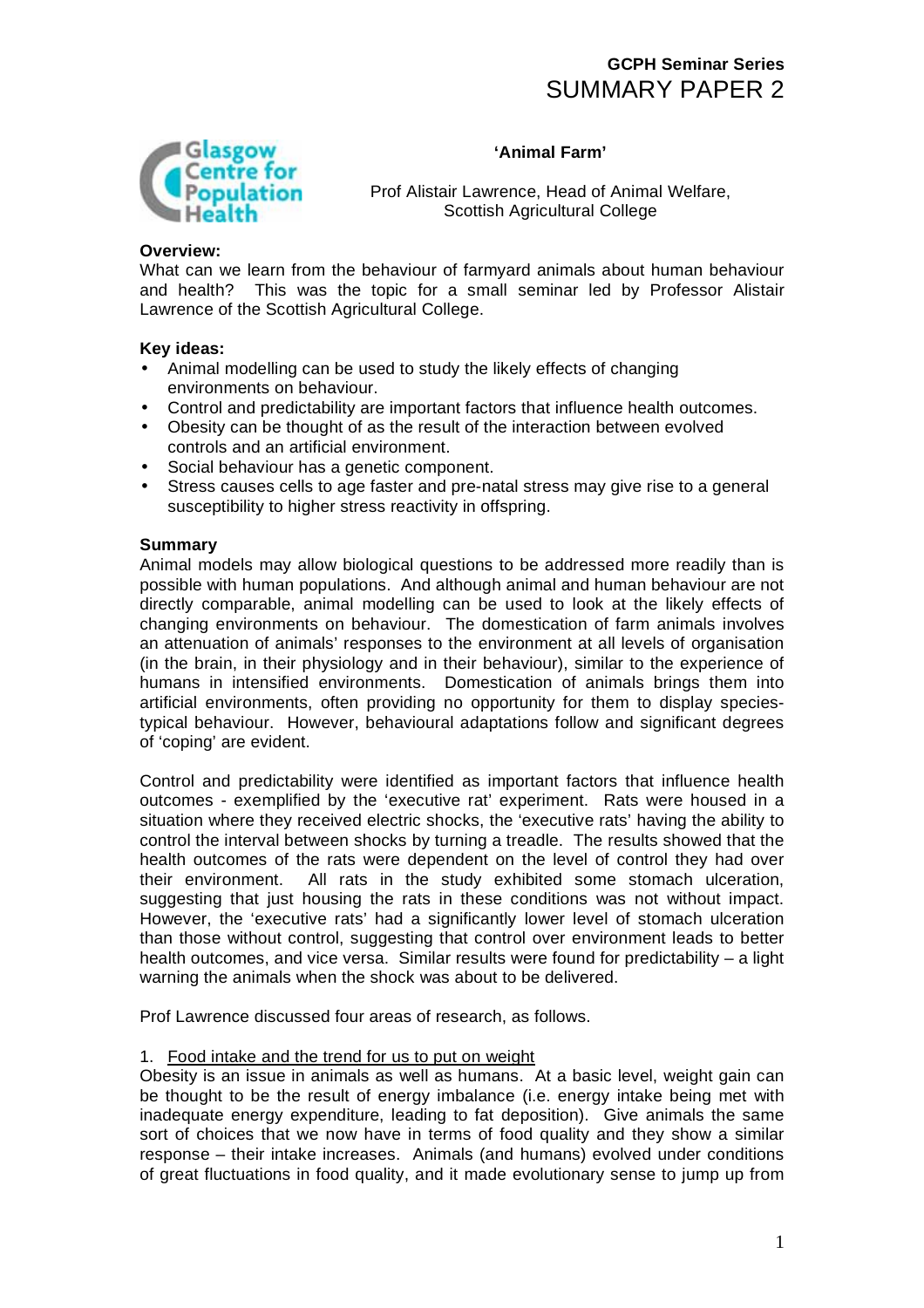low to high benefit foods whenever they were on offer. We now have high benefit foods constantly on offer, and constantly triggering the evolved response of consumption with little cost in terms of expended energy.

## 2. Genetics of social behaviour

We have significant problems with social behaviour in the human population, and non-human species similarly spend a lot of time establishing their relationship to others (both through aggressive and non-aggressive behaviours). There is much evidence to suggest that many behaviours have a significant genetic component. Particular traits have been selected for in the breeding of different species, and other experiments have shown direct behavioural consequences from changes to DNA sequences. Additionally, in looking at early life factors, it has been shown that aggressive pigs tend to have been born in a poor pre-natal and post-natal environment, interacting with the genetic background of these animals and leading to greater expression of aggression.

## 3. Stress

It is believed that the more stress we experience the faster our cells age. Pre-natal stress gives rise to a general susceptibility to higher stress reactivity. There is a lot of evidence from animal studies that the nutritional conditions around the point of ovulation can have long term effects on health outcomes. For example, when pregnant pigs are kept in stressful conditions, corticotrophin releasing hormone (CRH) is expressed to significantly high levels in the foetuses. In addition it has been found that when these daughter pigs come to give birth themselves, they show significantly higher levels of maladapted maternal behaviour. It is surmised that they are more stress-sensitive with stress triggering a breakdown in maternal response. Thus there is a possibility that these early environments - both pre and post-natal – have profound influence on later development, including behaviour.

#### 4. The emotional life of animals

Darwin wrote about the emotional life of animals but it was considered at this time to be anthropomorphic, and unemotional descriptions of animals' behaviours were preferred. Recent developments involving 'holistic assessment of behaviour' are being used now to look at the *quality* of animal behaviour. Observers from different backgrounds make spontaneous and qualitative assessments of animal behaviour, and are found to describe what they see in a highly consistent way. There is ongoing debate about whether these behaviours represent a subjective state in the animals, but Lawrence argued that an animal's behaviour certainly tells an observer something valid about its state.

Prof Lawrence concluded by reviewing the usefulness of animal models in terms of health improvement. Animal models have potential impacts in terms of:

- biological input into policies, such as the work on foods and diets that satisfy by imposing energetic costs;
- behavioural development, and the need to target health messages at important periods of development; and
- family culture, as poor pre-natal conditions could lead to a particular type of sensitivity which gives rise to yet more for the next generation, and so on.